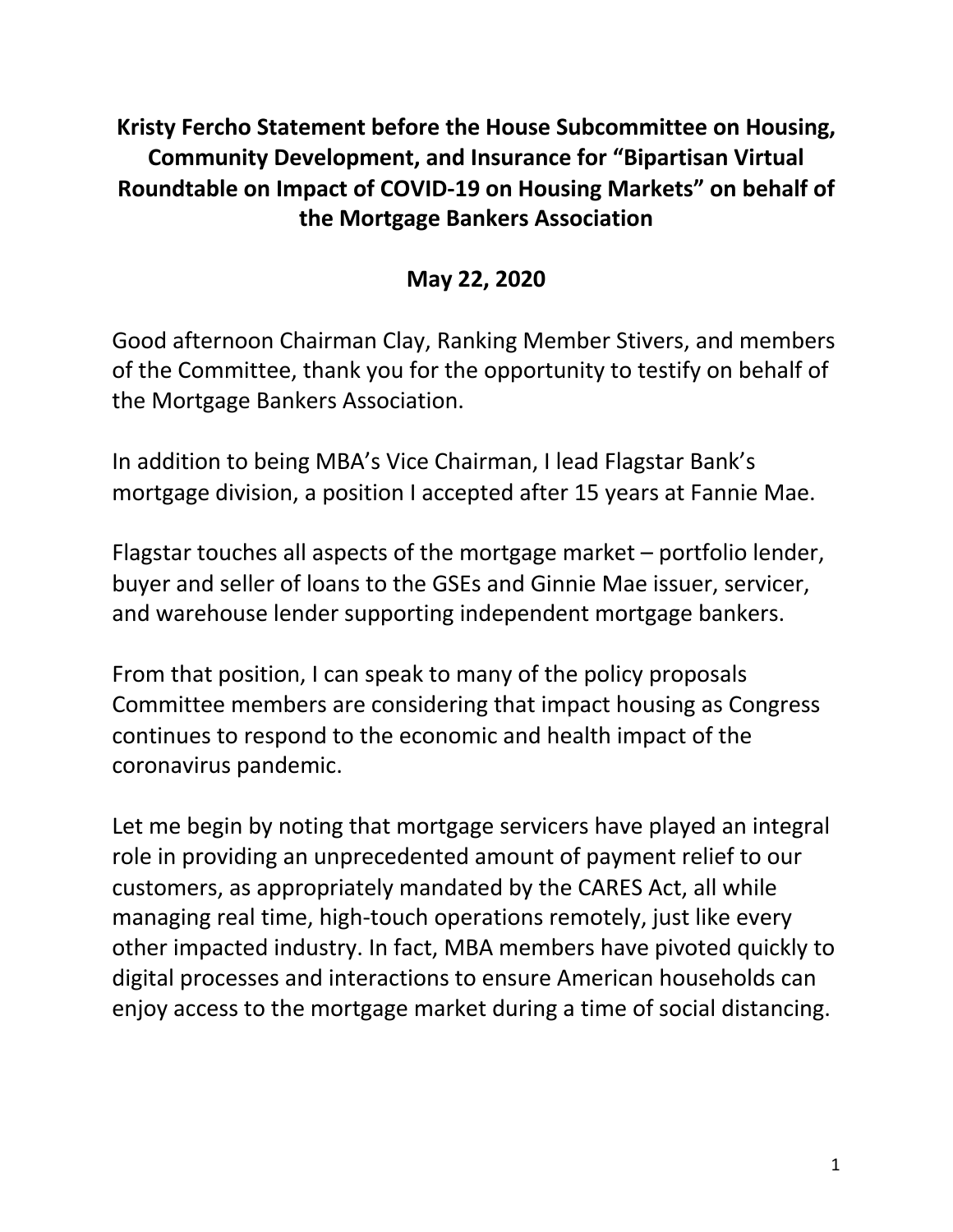Since the beginning of March, MBA's members have provided mortgage forbearance to more than 4 million customers. Loans in forbearance grew from a quarter of one percent of loans serviced to more than 8 percent. In just 6 weeks, mortgage servicers have been able to cut average call wait times from 13 minutes to 2 minutes and abandonment rates from a high of 21 percent to 5 percent. These numbers are emblematic of our industry's efforts to adjust to the "new normal" at an extremely quick pace, ensuring our customers are well served despite the unfortunate circumstances.

### *Servicing*

As lawmakers continue to consider policies that impact borrowers and creditors alike, it is important these procedures provide servicers the operational flexibility necessary to address their customers' unique financial experiences. Every disaster or emergency requires a unique response. Preserving servicer, investor and guarantor flexibility to develop solutions in real time ensures that residential, rental property, and commercial borrowers receive the most appropriate outcomes available to them.

# *Rental and Mortgage Assistance*

MBA applauds congressional efforts thus far to ensure that homeowners and renters receive financial assistance to meet their obligations. Past relief efforts – including an expansion of Unemployment Insurance benefits and direct payments to families – have eased the initial financial strain amongst households and businesses. Despite the overwhelming job losses, the available data indicates that multifamily tenants have largely been able to continue to pay their rents. Unquestionably, your initial efforts to place money into the hands of renters and homeowners have made a difference. However, much of this direct financial assistance expires in July.